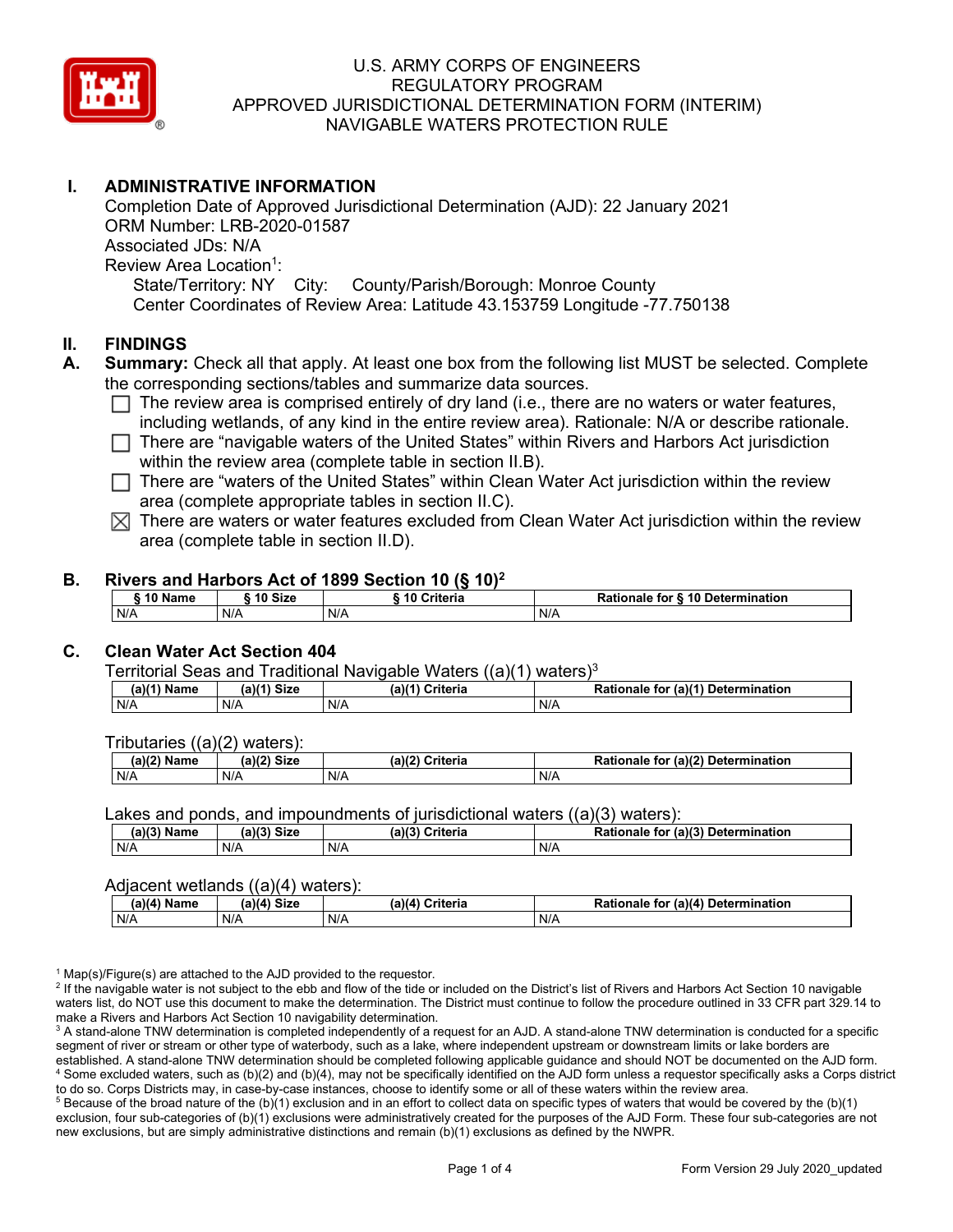

# **D. Excluded Waters or Features**

Excluded waters  $((b)(1) - (b)(12))^4$ :

| <b>Exclusion Name</b>                    | <b>Exclusion Size</b>   | Exclusion <sup>5</sup>                                                                                                                                                                                                                                                                                                                                                            | <b>Rationale for Exclusion Determination</b>                                                                                                                                                                                                                                                                                                                                                                                                                                                                                                                                                                                                                                                                                                                                                                                                                                                                                                                                                  |  |
|------------------------------------------|-------------------------|-----------------------------------------------------------------------------------------------------------------------------------------------------------------------------------------------------------------------------------------------------------------------------------------------------------------------------------------------------------------------------------|-----------------------------------------------------------------------------------------------------------------------------------------------------------------------------------------------------------------------------------------------------------------------------------------------------------------------------------------------------------------------------------------------------------------------------------------------------------------------------------------------------------------------------------------------------------------------------------------------------------------------------------------------------------------------------------------------------------------------------------------------------------------------------------------------------------------------------------------------------------------------------------------------------------------------------------------------------------------------------------------------|--|
| <b>Stormwater Pond</b><br>1              | 1.5 acres               | (b)(10) Stormwater control feature<br>constructed or excavated in upland<br>or in a non-jurisdictional water to<br>convey, treat, infiltrate, or store<br>stormwater runoff                                                                                                                                                                                                       | This stormwater pond was constructed in uplands<br>between 1980 and 1993. The 1983 photo shows no<br>indication of any wetlands or other waters, nor do any<br>previous aerial photos of the site.                                                                                                                                                                                                                                                                                                                                                                                                                                                                                                                                                                                                                                                                                                                                                                                            |  |
| <b>Stormwater Pond</b><br>$\overline{2}$ | 1.5 acres               | (b)(10) Stormwater control feature<br>This stormwater pond was constructed in uplands<br>constructed or excavated in upland<br>between 1980 and 1993. The 1983 photo shows no<br>or in a non-jurisdictional water to<br>indication of any wetlands or other waters, nor do any<br>convey, treat, infiltrate, or store<br>previous aerial photos of the site.<br>stormwater runoff |                                                                                                                                                                                                                                                                                                                                                                                                                                                                                                                                                                                                                                                                                                                                                                                                                                                                                                                                                                                               |  |
| <b>Wetland A</b>                         | $0.24$ acres            | $(b)(5)$ Ditch that is not an $(a)(1)$ or<br>$(a)(2)$ water, and those portions of a<br>ditch constructed in an (a)(4) water<br>that do not satisfy the conditions of<br>(c)(1)                                                                                                                                                                                                   | This drainage ditch was constructed in association with<br>the two stormwater ponds on site and conveys overflow<br>away from the site. The ditch was constructed in<br>uplands, as there is no indication of any wetlands or<br>other waters on the site prior to the construction of<br>these features.                                                                                                                                                                                                                                                                                                                                                                                                                                                                                                                                                                                                                                                                                     |  |
| <b>Wetland B</b>                         | $1.48$ acres            | (b)(10) Stormwater control feature<br>constructed or excavated in upland<br>or in a non-jurisdictional water to<br>convey, treat, infiltrate, or store<br>stormwater runoff                                                                                                                                                                                                       | This stormwater pond was constructed in uplands<br>between 1980 and 1993. The 1983 photo shows no<br>indication of any wetlands or other waters, nor do<br>any previous aerial photos of the site.                                                                                                                                                                                                                                                                                                                                                                                                                                                                                                                                                                                                                                                                                                                                                                                            |  |
| Wetland C                                | $\overline{0.22}$ acres | $\overline{(b)(1)}$ Non-adjacent wetland                                                                                                                                                                                                                                                                                                                                          | Wetland C is a small, depressional, forested wetland<br>located in the southwestern portion of the site. It is<br>near Wetland A (drainage ditch), but does not touch it.<br>The nearest a(1-3) water is an unnamed tributary to<br>Little Black Creek, which is approximately 3000 feet<br>from the project site. The site is separated from the<br>tributary by a roadway and utility corridor. There are<br>also residential homes between the tributary and the<br>site. The mapped soil component is Niagara silt loam,<br>which has a flooding frequency of 0 (none), indicating<br>that flooding is not expected in a typical year.<br>Based upon a review of the submitted information, the<br>wetland does not abut an a(1-3) water, is not inundated<br>by an a(1-3) water in a typical year, is not separated<br>from an a(1-3) water by a natural barrier and is not<br>separated form an a(1-3) water by a man made barrier<br>that allows for water exchange in a typical year. |  |
| <b>Wetland Y</b>                         | $0.42$ acres            | (b)(1) Non-adjacent wetland                                                                                                                                                                                                                                                                                                                                                       | Wetland Y is a small, depressional, forested wetland<br>located in the southwestern portion of the site. It is<br>near Wetland A (drainage ditch), but does not touch it.<br>The nearest $a(1-3)$ water is an unnamed tributary to<br>Little Black Creek, which is approximately 3000 feet<br>from the project site. The site is separated from the<br>tributary by a roadway and utility corridor. There are<br>also residential homes between the tributary and the                                                                                                                                                                                                                                                                                                                                                                                                                                                                                                                         |  |

 $1$  Map(s)/Figure(s) are attached to the AJD provided to the requestor.

<sup>2</sup> If the navigable water is not subject to the ebb and flow of the tide or included on the District's list of Rivers and Harbors Act Section 10 navigable waters list, do NOT use this document to make the determination. The District must continue to follow the procedure outlined in 33 CFR part 329.14 to make a Rivers and Harbors Act Section 10 navigability determination.

<sup>3</sup> A stand-alone TNW determination is completed independently of a request for an AJD. A stand-alone TNW determination is conducted for a specific segment of river or stream or other type of waterbody, such as a lake, where independent upstream or downstream limits or lake borders are established. A stand-alone TNW determination should be completed following applicable guidance and should NOT be documented on the AJD form. <sup>4</sup> Some excluded waters, such as (b)(2) and (b)(4), may not be specifically identified on the AJD form unless a requestor specifically asks a Corps district to do so. Corps Districts may, in case-by-case instances, choose to identify some or all of these waters within the review area.

<sup>5</sup> Because of the broad nature of the (b)(1) exclusion and in an effort to collect data on specific types of waters that would be covered by the (b)(1) exclusion, four sub-categories of (b)(1) exclusions were administratively created for the purposes of the AJD Form. These four sub-categories are not new exclusions, but are simply administrative distinctions and remain (b)(1) exclusions as defined by the NWPR.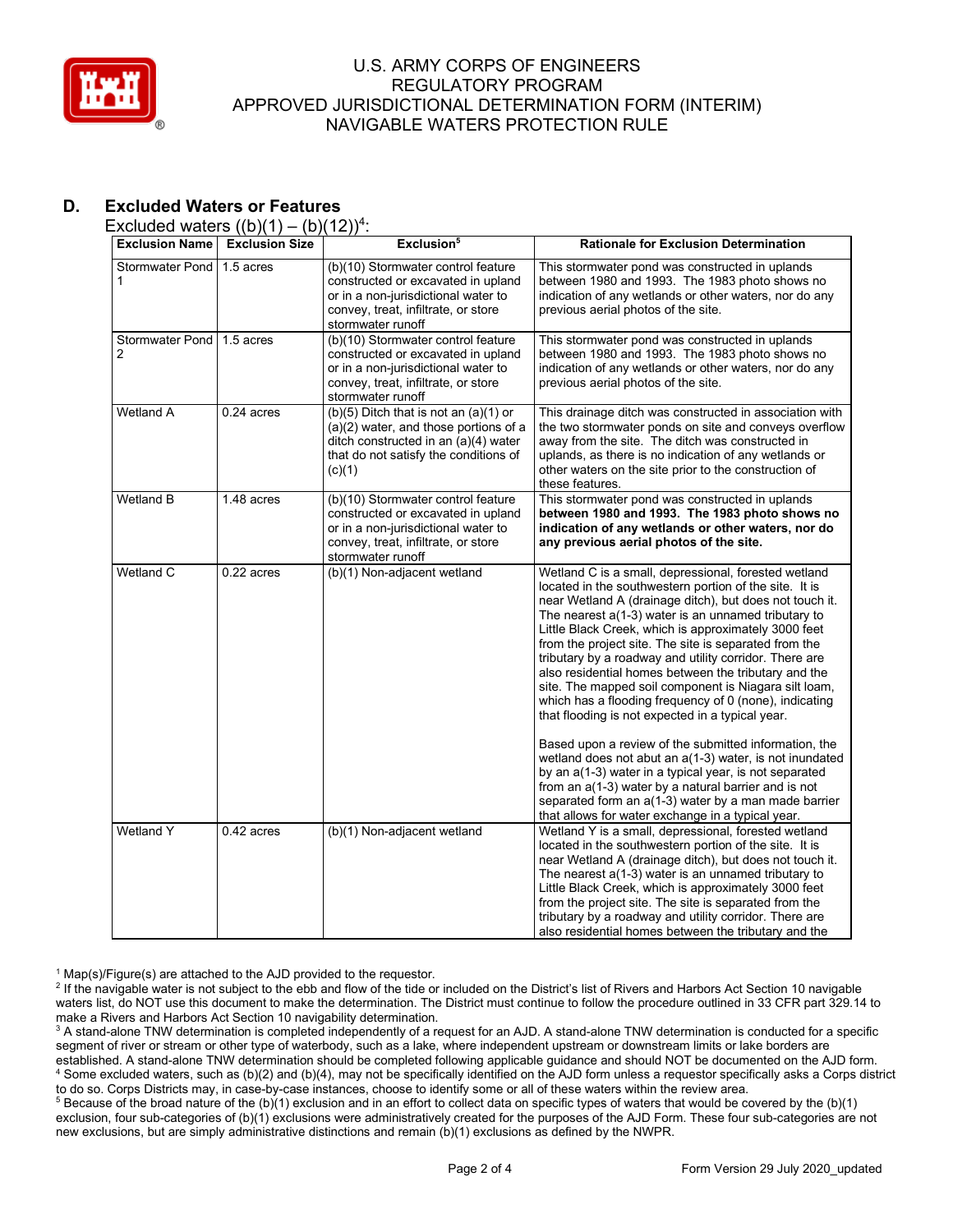

|           |               |                                                                                                                                                                               | site. The mapped soil component is Niagara silt loam,<br>which has a flooding frequency of 0 (none), indicating<br>that flooding is not expected in a typical year.                                                                                                                                                                             |
|-----------|---------------|-------------------------------------------------------------------------------------------------------------------------------------------------------------------------------|-------------------------------------------------------------------------------------------------------------------------------------------------------------------------------------------------------------------------------------------------------------------------------------------------------------------------------------------------|
|           |               |                                                                                                                                                                               | Based upon a review of the submitted information, the<br>wetland does not abut an a(1-3) water, is not inundated<br>by an a(1-3) water in a typical year, is not separated<br>from an a(1-3) water by a natural barrier and is not<br>separated form an a(1-3) water by a man made barrier<br>that allows for water exchange in a typical year. |
| Wetland Z | $0.007$ acres | $(b)(5)$ Ditch that is not an $(a)(1)$ or<br>(a)(2) water, and those portions of a<br>ditch constructed in an (a)(4) water<br>that do not satisfy the conditions of<br>(c)(1) | This drainage ditch was constructed in association with<br>the two stormwater ponds on site and conveys overflow<br>away from the site. The ditch was constructed in<br>uplands, as there is no indication of any wetlands or<br>other waters on the site prior to the construction of<br>these features.                                       |

# **III. SUPPORTING INFORMATION**

- **A. Select/enter all resources** that were used to aid in this determination and attach data/maps to this document and/or references/citations in the administrative record, as appropriate.
	- **\_X\_** Information submitted by, or on behalf of, the applicant/consultant: *Title(s) and date(s).* This information *is* sufficient for purposes of this AJD. Rationale: *The information supplied by the applicant includes both the wetland delineation and historic aerial photographs indicating that the stormwater features and ditches were excavated in upland areas and not in waters of the US.* **\_\_\_** Data sheets prepared by the Corps: *Title(s) and/or date(s).*
	- **\_X\_** Photographs: *(historic aerial photographs) 1931, 1951, 1969, 1980, 1994, 2003, and 2017.* **\_\_\_** Corps Site visit(s) conducted on: *Date(s).*
	- **\_\_\_** Previous Jurisdictional Determinations (AJDs or PJDs): *ORM Number(s) and date(s).* **\_\_\_** Antecedent Precipitation Tool: *provide detailed discussion in Section III.B.*
	- **\_X\_** USDA NRCS Soil Survey: *Web soil survey, accessed 22 JAN 2021*
	- **\_\_\_** USFWS NWI maps: *Title(s) and/or date(s).*
	- **\_\_\_** USGS topographic maps: *Title(s) and/or date(s).*

#### **Other data sources used to aid in this determination:**

| Data Source (select)       | Name and/or date and other relevant information |
|----------------------------|-------------------------------------------------|
| <b>USGS Sources</b>        | $N/A$ .                                         |
| <b>USDA Sources</b>        |                                                 |
| <b>NOAA Sources</b>        | N/A.                                            |
| <b>USACE Sources</b>       | ORM USGS Map                                    |
| State/Local/Tribal Sources | N/A.                                            |
| <b>Other Sources</b>       | N/A.                                            |

 $1$  Map(s)/Figure(s) are attached to the AJD provided to the requestor.

<sup>2</sup> If the navigable water is not subject to the ebb and flow of the tide or included on the District's list of Rivers and Harbors Act Section 10 navigable waters list, do NOT use this document to make the determination. The District must continue to follow the procedure outlined in 33 CFR part 329.14 to make a Rivers and Harbors Act Section 10 navigability determination.

 $5$  Because of the broad nature of the (b)(1) exclusion and in an effort to collect data on specific types of waters that would be covered by the (b)(1) exclusion, four sub-categories of (b)(1) exclusions were administratively created for the purposes of the AJD Form. These four sub-categories are not new exclusions, but are simply administrative distinctions and remain (b)(1) exclusions as defined by the NWPR.

<sup>&</sup>lt;sup>3</sup> A stand-alone TNW determination is completed independently of a request for an AJD. A stand-alone TNW determination is conducted for a specific segment of river or stream or other type of waterbody, such as a lake, where independent upstream or downstream limits or lake borders are established. A stand-alone TNW determination should be completed following applicable guidance and should NOT be documented on the AJD form. <sup>4</sup> Some excluded waters, such as (b)(2) and (b)(4), may not be specifically identified on the AJD form unless a requestor specifically asks a Corps district to do so. Corps Districts may, in case-by-case instances, choose to identify some or all of these waters within the review area.